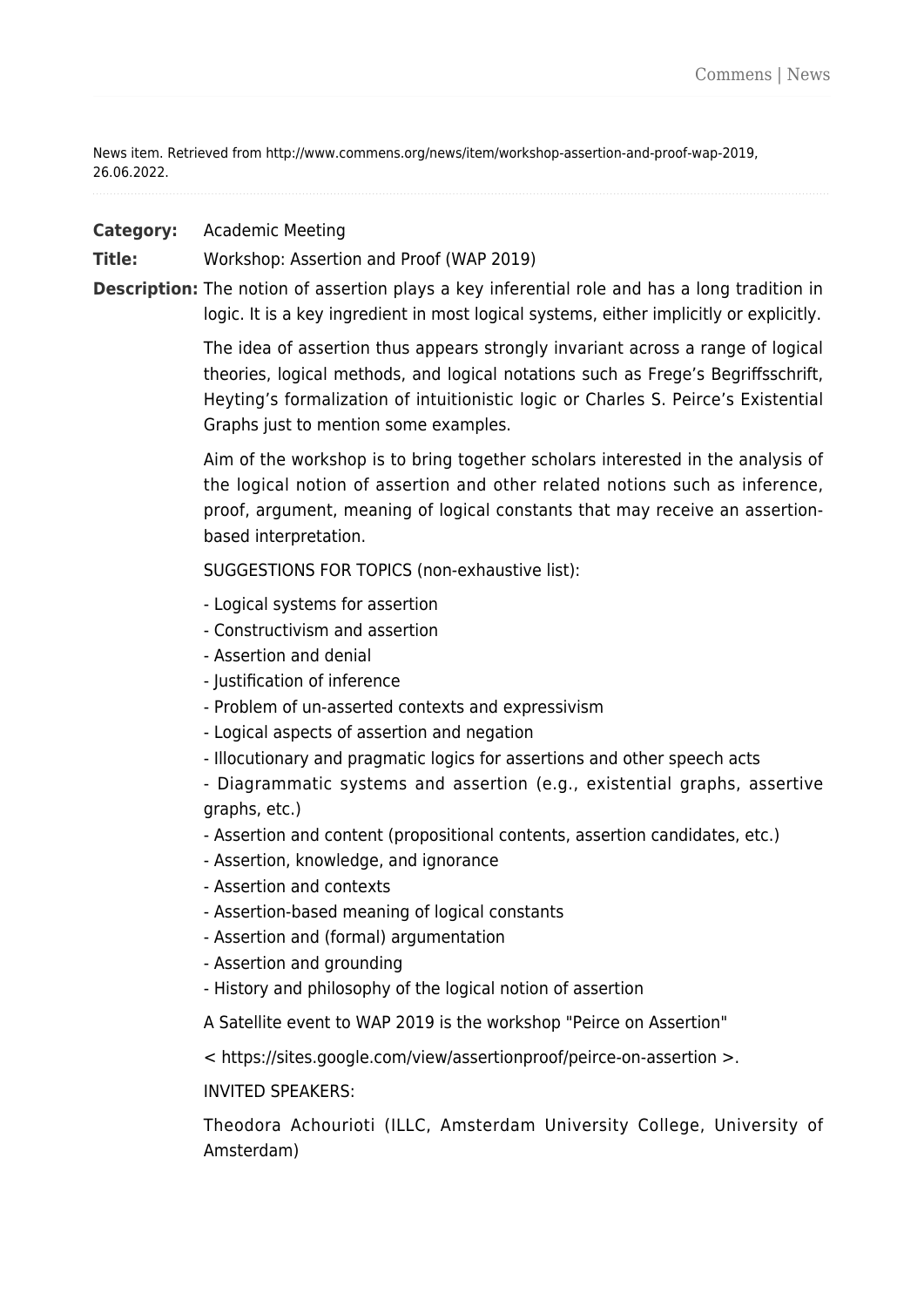Marcello D'Agostino (University of Milan) Ahti-Veikko Pietarinen (Tallinn University of Technology) Giuseppe Primiero (University of Milan) Maria van der Schaar (Leiden University) Göran Sundholm (Leiden University)

## CALL FOR PAPERS

Please send an abstract of no more than 500 words to assertionproof [at] gmail.com by 5 July, 2019.

In the body of the email in which you submit the abstract, please include author name(s), the title of the talk and your affiliation. Include the abstract in a separate document (PDF) attached in the email with no identifying information in the document. Notification of acceptance/rejection will be given by 15 July, 2019. There will be a special issue of a peer-reviewed journal with selected contributions.

### IMPORTANT DATES

Deadline for submissions: 5 July, 2019 Notifications of acceptance: 15 July, 2019 Workshop dates: 12-14 September, 2019

Junior scholars whose paper (on Peircean themes on assertion) is accepted to the satellite workshop "Peirce onAssertion" may apply funding from the Charles S. Peirce Society to partially cover their participation costs.

## PROGRAM COMMITTEE:

Theodora Achourioti (ILLC, Amsterdam University College, University of Amsterdam) Cristina Barés Gómez (Universidad de Sevilla)

Francesco Bellucci (University of Bologna) Roberto Ciuni (University of Padova) Ciro De Florio (Catholic University, Milan) Marcello D'Agostino (University of Milan) Catarina Dutilh Novaes (VU Amsterdam) Matthieu Fontaine (University of Lisbon) Vittorio Morato (University of Padova) Ahti-Veikko Pietarinen (Tallinn University of Technology) Francesca Poggiolesi (Université Paris 1 Panthéon-Sorbonne) Giuseppe Primiero (University of Milan) Maria van der Schaar (Leiden University) Fabien Schang (Universidade Federal de Goiás)